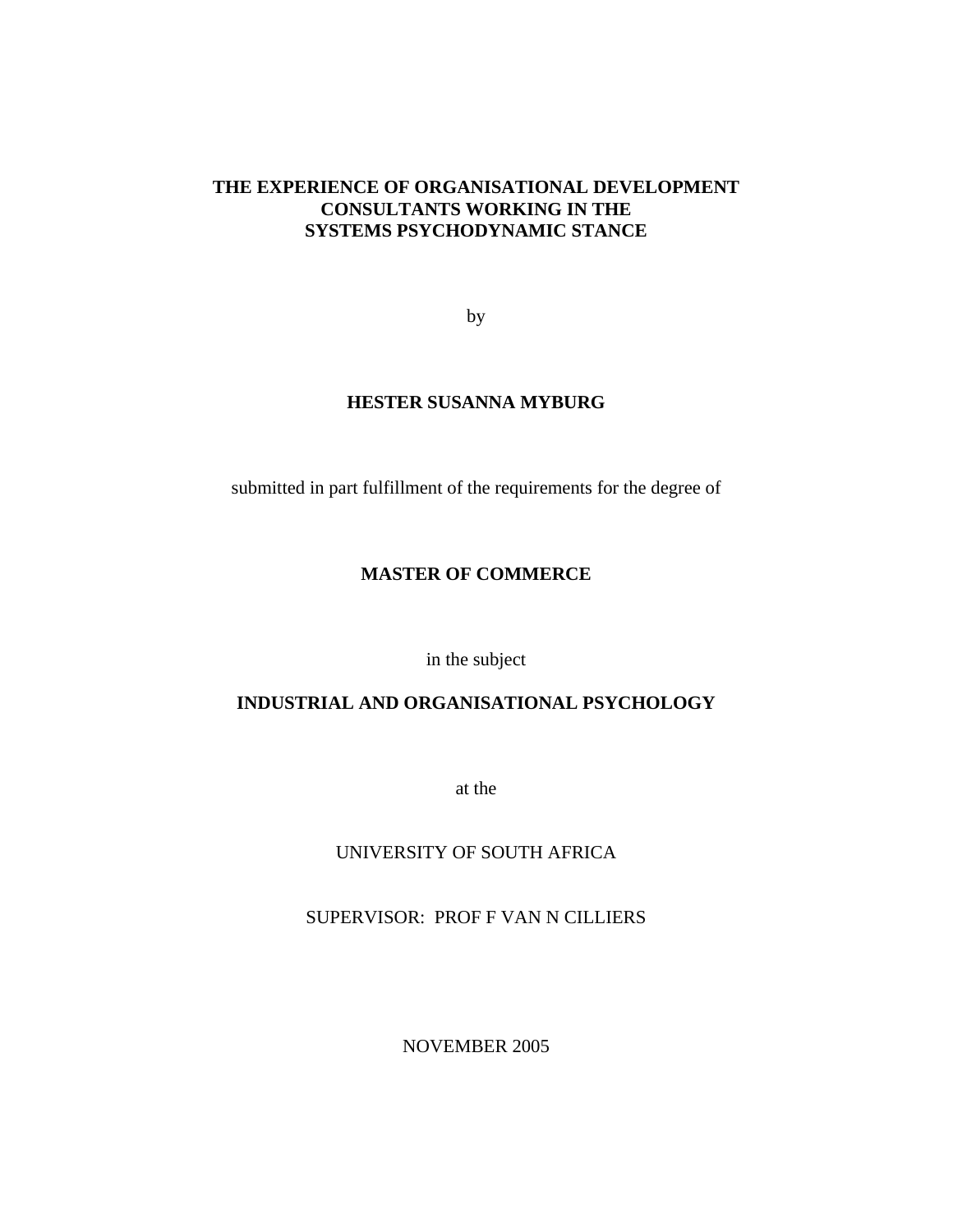# **THE EXPERIENCE OF ORGANISATIONAL DEVELOPMENT CONSULTANTS WORKING IN THE SYSTEMS PSYCHODYNAMIC PARADIGM**

By

### H S MYBURG

M COM (Industrial Psychology) SUPERVISOR: Prof F v N Cilliers

### **SUMMARY**

When working from the systems psychodynamic stance, consultants experience that they become part of the group dynamics through projection, projective identification, transference and counter-transference. This research was undertaken to explore the impact on consultants doing systems psychodynamic consultation in their own formal system within a large financial institution in South Africa. Findings were that primary (race, gender and age), and secondary (social identity, language and skills, or level of expertise in this consulting stance) diversity factors strongly impact on them. Consultants play a strong containment role. Consultants experienced the effect at all levels of their lives, including intellectual (struggling to function and think clearly), physical (insomnia, eating disorders, usual exercise not helping), emotional (crying and anger) and social (their work not being understood by friends and family, growing apart from loved ones). For all of them the positive spin-off was the personal growth on the journey that they embarked on.

### **KEY TERMS**

The following key terms are used in the dissertation:

System Psychodynamic Stance, Consultation, Projection, Projective Identification, Transference, Counter-transference, Primary Diversity Factors, Secondary Diversity Factors, Containments, Own Formal System or Organisation.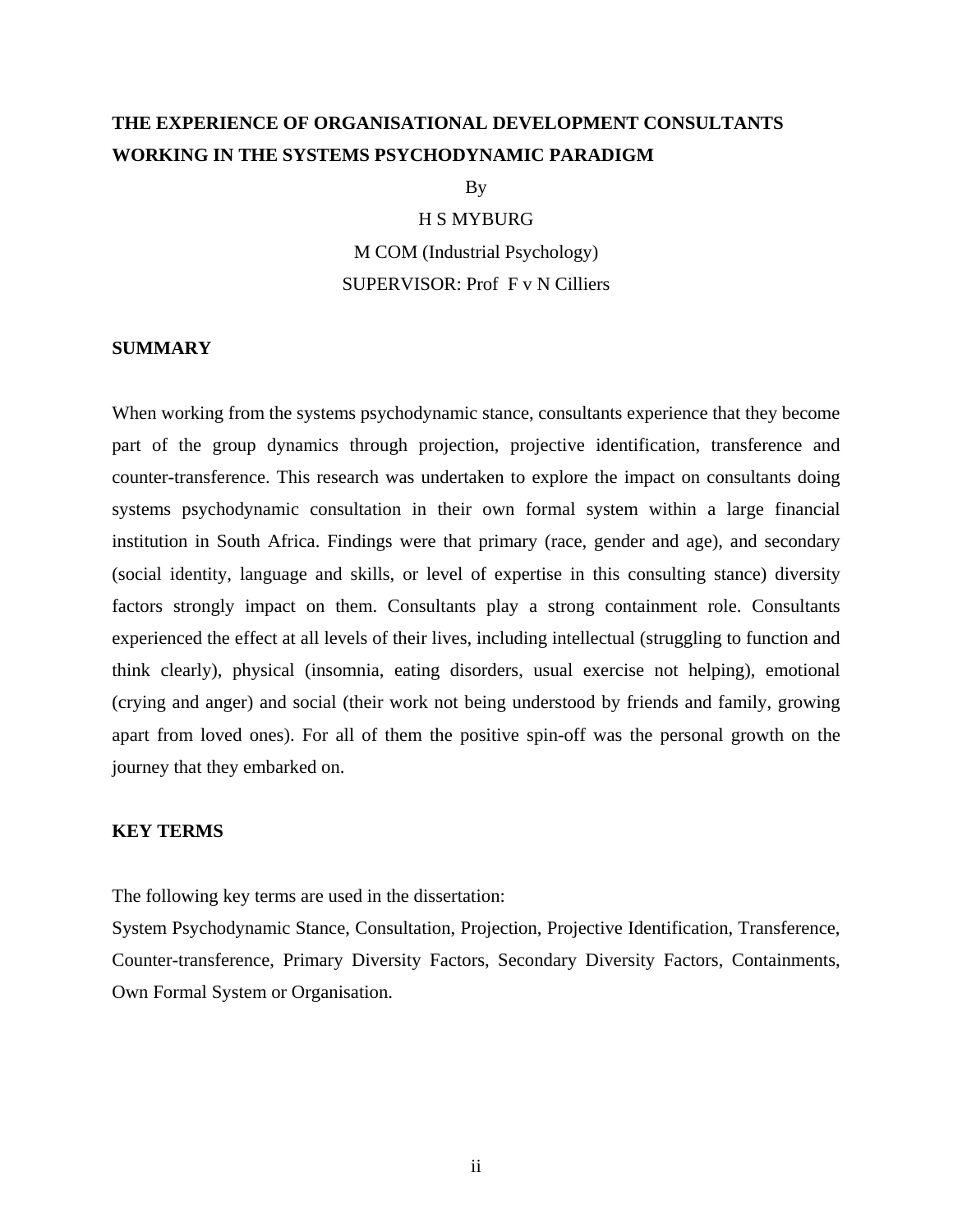# **ACKNOWLEDGEMENTS**

This task would never have been completed if it were not for the people and institutions mentioned below who supported and guided me all the way. I would like to thank each and everyone for their support and, above all, for their unfailing trust in me.

Firstly I would like to thank God, by whose grace I have had the opportunity and tenacity to complete these studies.

My family, especially my mother and two beautiful daughters, Bernice and Margot for their unending patience!

The University of South Africa, and specifically my study leader, Prof Frans Cilliers, for his guidance and understanding that helped me every step of the way.

To ABSA, my employer, without whose moral and financial support and leniency this study would never have been possible, and especially to every individual within this large organisation who shared my efforts struggled with me and guided me (thank you Willem de Jager).

To my colleagues who were willing to take part in the focus group, and those who helped and supported me in so many ways during this period (Willem Kuperus, Eriaan, Olga, Thabo, Bongi, Telsa, Michelle, Stefan and Rhulani) a great thank you. Without you none of this would have been accompished.

Thank you for all the specialist support from finding resources, Cornel Rademeyer for transcribing the data, Nicolene Weldhagen for helping with the theme analysis, Jan Nel for editing the language of the dissertation, and, of course, also to Kitskopie for binding and putting the final touches to it! At last this task is completed, the work is done!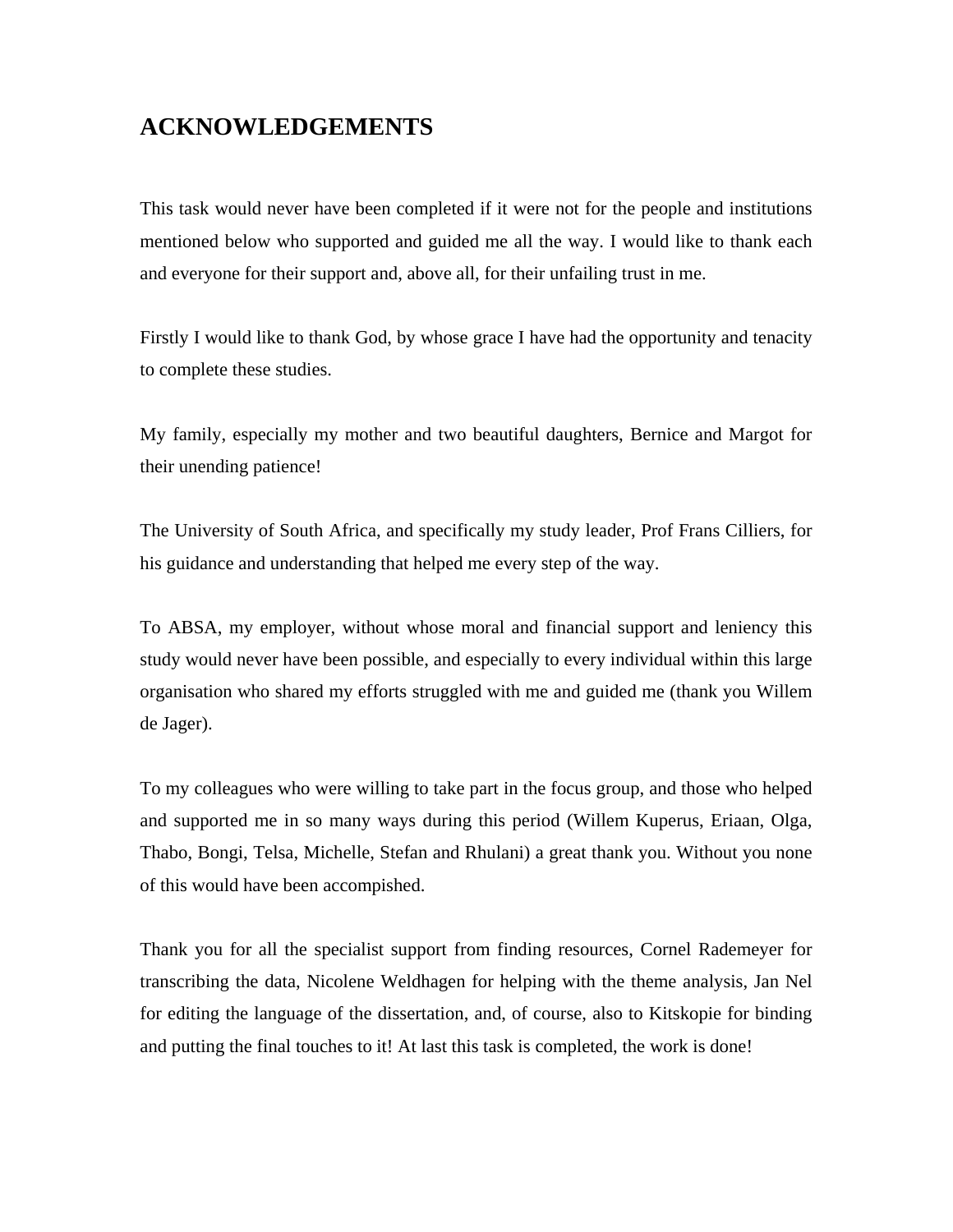# **DECLARATION**

I, Hester Susanna Myburg, student number: 560-9747 declare that

**"The experience of organisational development consultants working in the systems psychodynamic stance"** 

is my own work, and that all the sources that I have used or have quoted from have been indicated and acknowledged by means of complete references.

**SIGNATURE DATE HS MYBURG**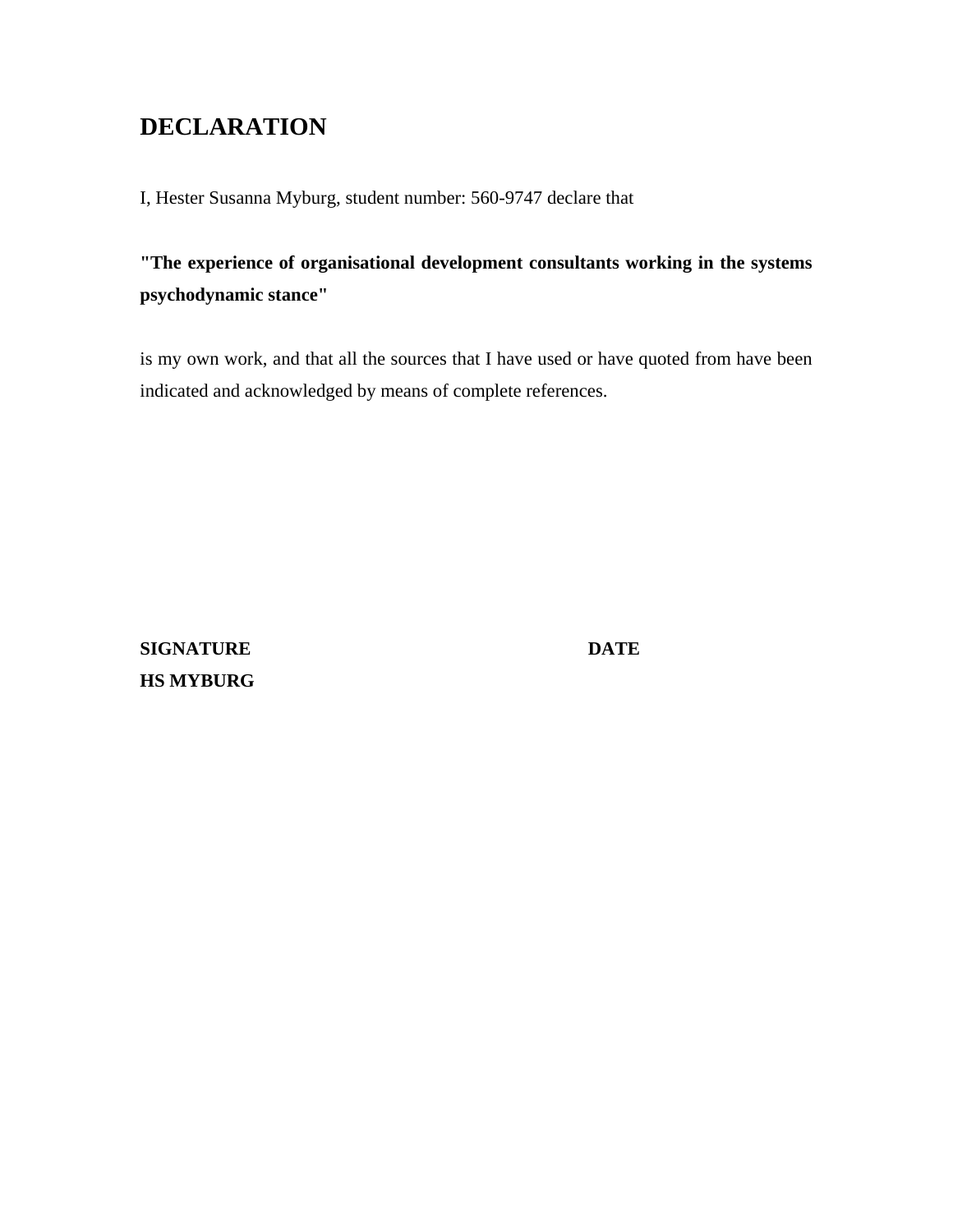# **TABLE OF CONTENTS PAGE**

## SUMMARY

| <b>CHAPTER 1</b> |                                             |                |
|------------------|---------------------------------------------|----------------|
|                  | <b>SCIENTIFIC BACKGROUND AND MOTIVATION</b> |                |
|                  |                                             |                |
| 1.1              | <b>BACKGROUND FOR THE MOTIVATION</b>        | $\mathbf{1}$   |
|                  | OF THE RESEARCH                             |                |
| 1.2              | PROBLEM STATEMENT                           | $\overline{2}$ |
| 1.3              | <b>AIMS</b>                                 | 3              |
| 1.3.1            | General aim                                 | 3              |
| 1.3.2            | Specific aims                               | 3              |
| 1.4              | PARADIGM PERSPECTIVE                        | $\overline{4}$ |
| 1.5              | <b>RESEARCH DESIGN</b>                      | 5              |
| 1.6              | <b>RESEARCH METHOD</b>                      | 5              |
| 1.6.1            | Phase 1: Literature study                   | 6              |
| 1.6.2            | Phase 2: Qualitative field study            | 6              |
| 1.7              | <b>CHAPTER OUTLINE</b>                      | 7              |
| 1.8              | <b>CHAPTER SUMMARY</b>                      | 7              |

## CHAPTER 2

## LITERATURE REVIEW

| 2.1   | THE SYSTEMS PSYCHODYNAMIC CONSULTANCY STANCE    | 8  |
|-------|-------------------------------------------------|----|
| 2.2   | <b>CONCEPTUAL FRAMEWORK</b>                     | 9  |
| 2.2.1 | Attachment theory, relationship and relatedness | 10 |
|       | 2.2.2 Valence                                   | 11 |
|       | 2.2.3 Container and contained                   | 12 |
|       | 2.2.4 Paranoid-schizoid position                | 13 |
|       | 2.2.5 Depressive position                       | 14 |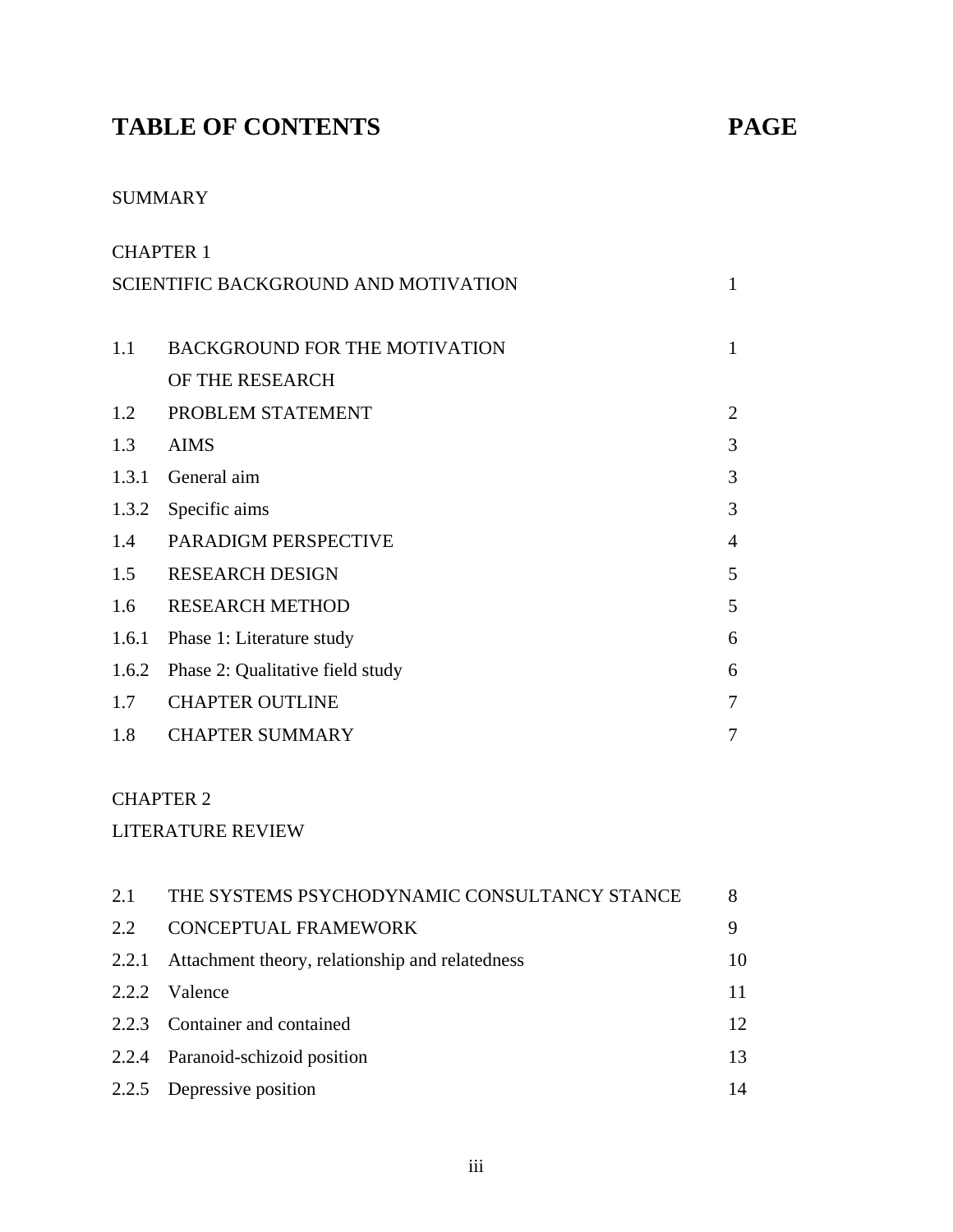| 2.2.6   | Object relations                               | 15 |
|---------|------------------------------------------------|----|
| 2.3     | <b>BASIC ASSUPMTIONS</b>                       | 16 |
| 2.3.1   | Dependency                                     | 17 |
| 2.3.2   | Fight and flight                               | 18 |
| 2.3.3   | Pairing                                        | 19 |
| 2.3.4   | <b>Oneness</b>                                 | 20 |
| 2.3.5   | Me-ness                                        | 20 |
| 2.4     | RELEVANT SYSTEMS PSYCHODYNAMIC CONCEPTS        | 21 |
| 2.4.1   | Conscious and unconscious                      | 21 |
| 2.4.2   | Anxiety                                        | 23 |
|         | 2.4.3 Defence mechanisms                       | 23 |
| 2.4.3.1 | Introjection                                   | 24 |
| 2.4.3.2 | Projection                                     | 25 |
| 2.4.3.3 | Projective identification                      | 25 |
| 2.4.3.4 | Rationalisation                                | 26 |
|         | 2.4.4 Transference and counter-transference    | 26 |
| 2.4.4.1 | Transference                                   | 27 |
| 2.4.4.2 | Counter-transference                           | 28 |
|         | 2.4.5 The CIBART model                         | 28 |
| 2.4.5.1 | Conflict                                       | 29 |
| 2.4.5.2 | Identity                                       | 29 |
| 2.4.5.3 | <b>Boundaries</b>                              | 31 |
| 2.4.5.4 | Authority                                      | 32 |
| 2.4.5.5 | Role                                           | 33 |
| 2.4.5.6 | Task                                           | 34 |
| 2.5     | CULTURAL AND LEADERSHIP CHANGE AND DEVELOPMENT | 35 |
| 2.5.1   | Change in organisations                        | 35 |
| 2.5.2   | Diversity                                      | 36 |
| 2.5.3   | Systems psychodynamic consultation             | 38 |
| 2.5.4   | The role of the consultant                     | 40 |
| 2.5.5   | The impact on the consultant                   | 42 |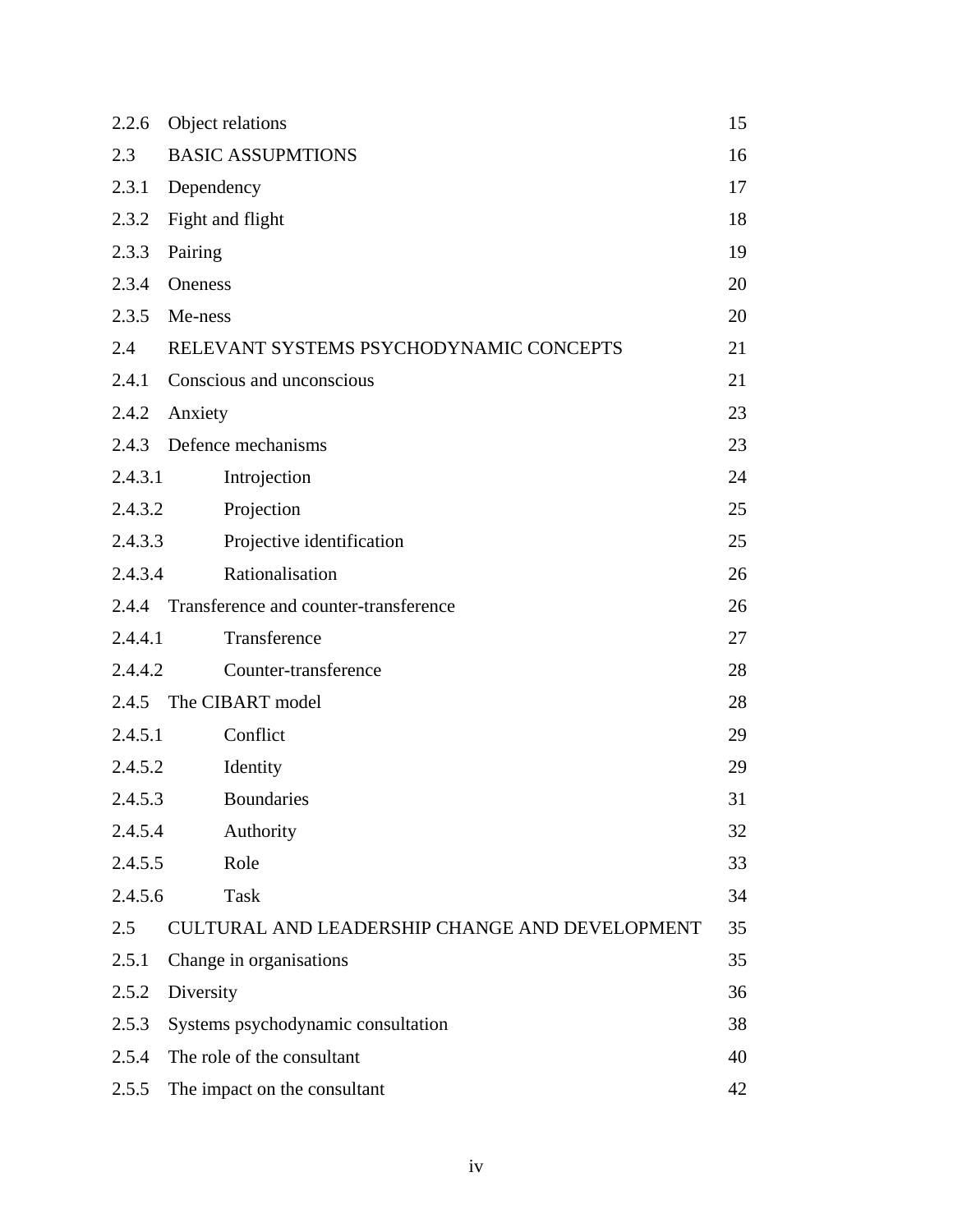## 2.6 CHAPTER SUMMARY 45

### CHAPTER 3

### RESEARCH METHODOLOGY

| 3.1   | <b>PARTICIPANTS</b>                                    | 46 |
|-------|--------------------------------------------------------|----|
|       | 3.2 MEASUREMENT                                        | 47 |
| 3.2.1 | Description of a focus group                           | 47 |
| 3.2.2 | Benefits and limitations of a focus group              | 48 |
| 3.2.3 | Conducting a focus group                               | 49 |
| 3.3   | <b>DATA GATHERING</b>                                  | 50 |
| 3.3.1 | Authorisation to undertake the research                | 50 |
|       | 3.3.2 Planning and organising an in-person focus group | 51 |
| 3.3.3 | Informing and preparing participants                   | 51 |
| 3.3.4 | Preparation for the in-person focus group              | 51 |
| 3.3.5 | Conducting the in-person focus group                   | 52 |
| 3.4   | <b>DATA ANALYSIS</b>                                   | 53 |
| 3.5   | <b>CHAPTER SUMMARY</b>                                 | 54 |

### CHAPTER 4

FINDINGS

| 4.1     | THE IMPACT OF DIVERSITY FACTORS                            | 56 |
|---------|------------------------------------------------------------|----|
| 4.1.1   | Primary diversity factors                                  | 57 |
| 4.1.1.1 | Old racial belief systems challenge new racial behaviour   | 57 |
| 4.1.1.2 | Different race and gender expectations impact on behaviour | 59 |
| 4.1.1.3 | Racial differences within the same gender                  | 62 |
| 4.1.1.4 | Dependence on the white male                               | 63 |
| 4.1.1.5 | Age is used as an indication of competence                 | 66 |
| 4.1.2   | Secondary diversity factors                                | 67 |
| 4.1.2.1 | Social identity influence group dynamics                   | 68 |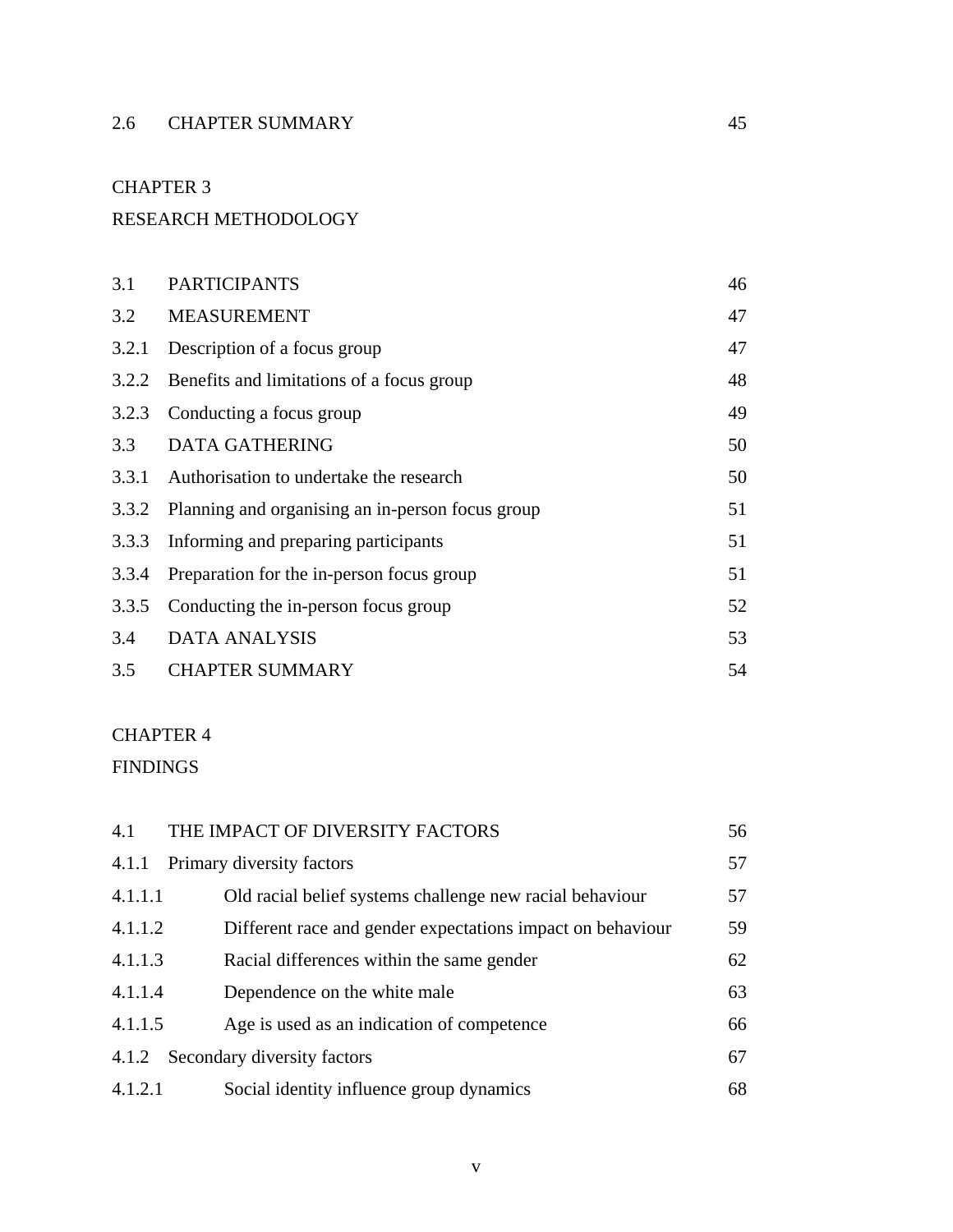| 4.1.2.2 | Language as an important part of identity                              | 72 |
|---------|------------------------------------------------------------------------|----|
| 4.1.2.3 | Experience in the working methodology                                  | 75 |
| 4.2     | <b>GROUPS PROJECT ONTO THE CONSULTANTS</b>                             | 76 |
| 4.2.1   | Cultural belief systems are transferred onto consultants               | 76 |
| 4.2.2   | Group members' expectations from consultants of their own racial group | 78 |
| 4.2.3   | Group members transfer their beliefs and expectations about gender     |    |
|         | roles                                                                  | 79 |
| 4.2.4   | Group members project their discomfort and anxiety onto consultants    | 80 |
| 4.2.5   | Group members project their fear and anger towards management onto     |    |
|         | consultants                                                            | 83 |
| 4.3     | <b>IMPACT ON CONSULTANTS</b>                                           | 86 |
| 4.3.1   | Consultants identify with projected incompetence                       | 86 |
| 4.3.2   | Consultants as containers for the group                                | 88 |
| 4.3.3   | Consultants function in basic assumption oneness                       | 90 |
| 4.3.4   | Consultants go through a growth process                                | 93 |
| 4.4     | <b>RESEARCH HYPOTHESIS</b>                                             | 97 |
| 4.5     | <b>CHAPTER SUMMARY</b>                                                 | 97 |

### CHAPTER 5

### CONCLUSIONS, LIMITATIONS AND RECOMMENDATIONS

| 5.1   | <b>CONCLUSIONS</b>                   | 99  |
|-------|--------------------------------------|-----|
| 5.1.1 | Conclusions of literature review     | 99  |
|       | 5.1.2 Conclusions of empirical study | 100 |
|       | 5.2 LIMITATIONS OF STUDY             | 103 |
| 5.2.1 | Literature                           | 103 |
| 5.2.2 | <b>Empirical aspects</b>             | 103 |
| 5.3   | <b>RECOMMENDATIONS</b>               | 104 |
| 5.3.1 | Recommendations for the organisation | 104 |
| 5.3.2 | Recommendations for research         | 105 |
| 5.4   | <b>CHAPTER SUMMARY</b>               | 106 |